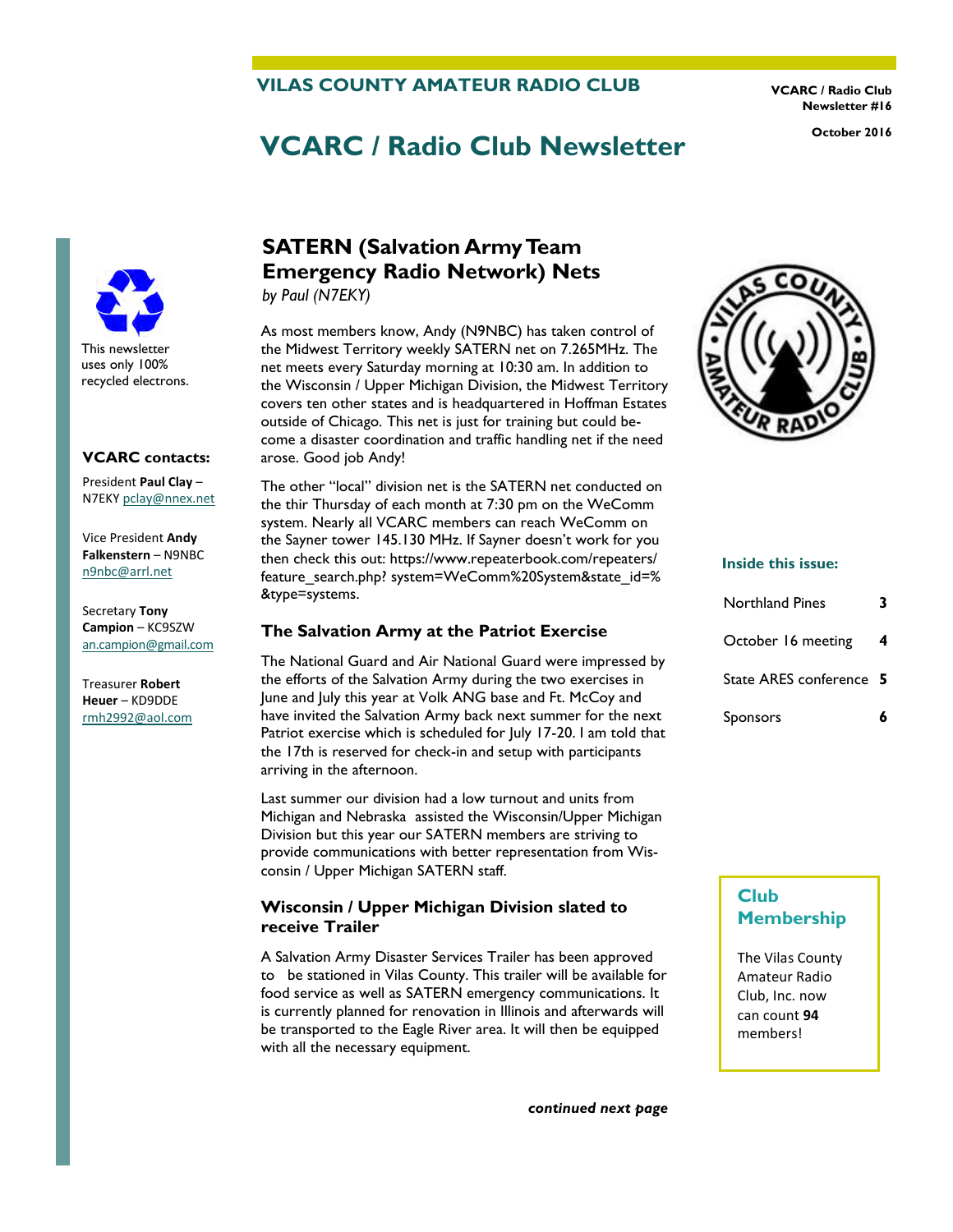# Page 2 **VCARC / Radio Club Newsletter #16**

### **SATERN Nets** *— continued*

It is envisioned that it will be equipped with heating, air conditioning, and generator. In addition, the local SATERN group will provide suitable tower/antennas, operating positions, power outlets and anything else needed for SATERN operation. This trailer would then be made available to deploy in support of the Salvation Army during a disaster. Local SATERN operators are seeking a heated garage where they can store and work on the trailer.

#### **Salvation Army to Support the Ironline Sled Dog and Fat Bike Races**

Ms. Terri Leece, Disaster Services Coordinator for the Wisconsin / Upper Michigan Division, recently stated that she intends to deploy one of the division's canteens to Iron River during the annual Ironline Sled Dog and Fat Bike races this January.

### **SATERN (Salvation Army Team Emergency Radio Network) Preparing Division Canteens**

Pre-wiring the Wisconsin / Upper Michigan Division Canteens for Amateur Radio operation is a priority. Each canteen would be wired with Anderson PowerPole connections directly from the vehicle battery into the cab, providing two connections. Many hams use PowerPoles for their radios, but if they don't, then a pigtail will be provided. This pre-wiring will allow any SATERN member to bring their VHF mobile radio to a disaster and connect to a canteen. These canteens are equipped with their own generators.

#### **Volunteers are Needed for The Salvation Army!**

The Wisconsin / Upper Michigan Division of the Salvation Army is seeking volunteers. People who have their amateur radio license might qualify to be a part of SATERN (Salvation Army Team Emergency Radio Network). VCARC currently has 11 members who are part of SATERN and at least some of whom will deploy for the exercises this summer. Becoming a member requires a background check and filling out a little paperwork but the rewards can be tremendous! Please contact Paul (N7EKY) pclay@nnex.net if interested.

### **ARRL Membership**

Members of the Vilas County Amateur Radio Club, Inc. wishing to become an ARRL member should see Ray Bob (KD9DDE) who will handle your membership application. Applying for membership in the ARRL this way earns our club \$15. In addition, if you renew your ARRL membership through our club, we make \$2. Although this doesn't sound like very much, we currently have 94 members. Imagine if they all renewed their ARRL membership through our club.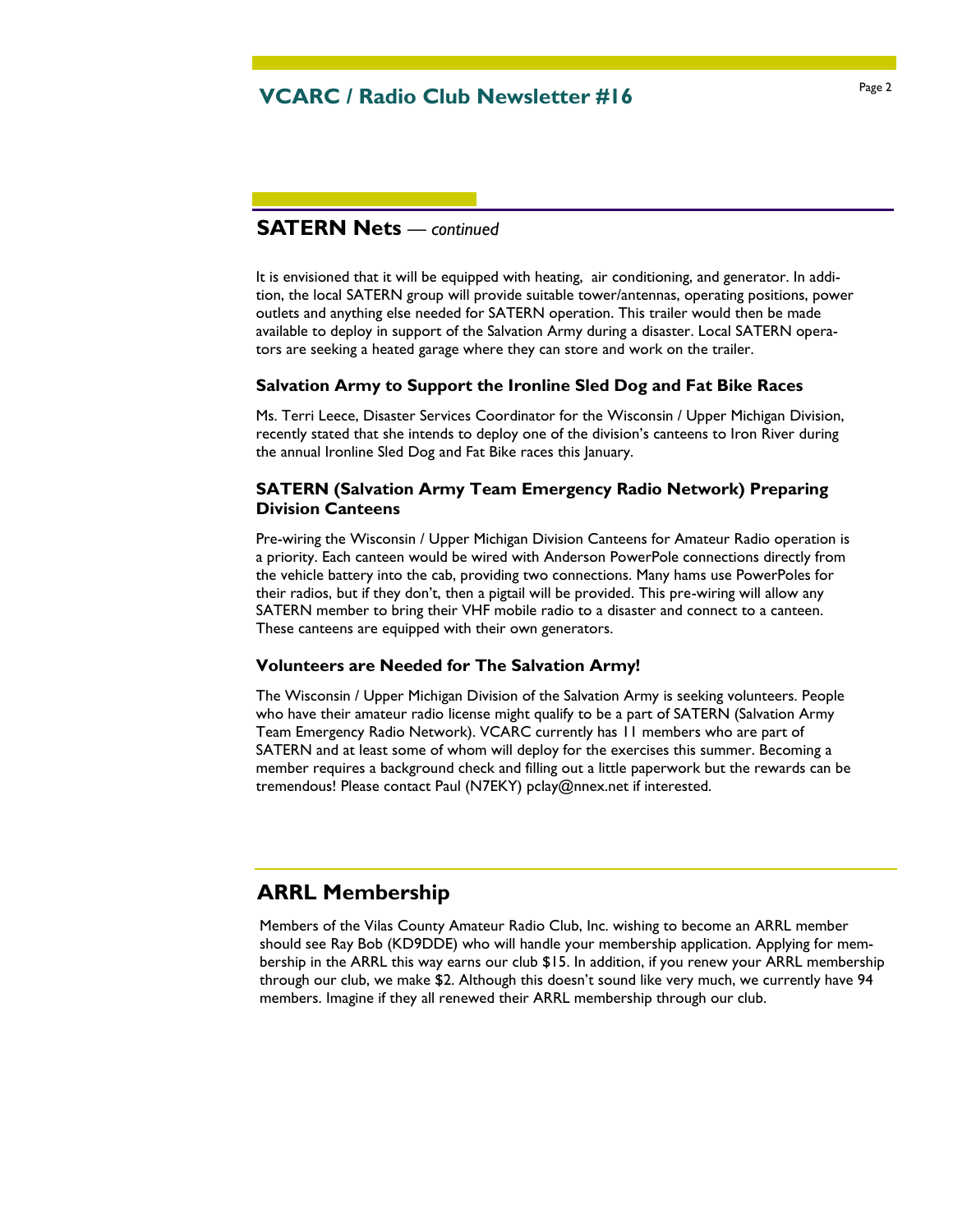### **Northland Pines Amateur Radio Club Update**

*by Paul (N7EKY)*

Northland Pines ARC was able to report much progress since last month. John (KD9DQZ) was able to obtain a clubhouse storeroom and cart for club equipment. This will allow us to safely store the club's gear and be readily available for classroom use. Good job, John!

Andy (N9NBC) met with the school maintenance supervisor to ask permission for the installation of a wire antenna on the roof. Andy reported that he wants to make the antenna design and installation a school club project, which will immediately engage them in the reality of antenna design and its importance. Good job, Andy!

Paul (N7EKY) and John (KD9DQZ) offered a presentation on "What is Amateur Radio" to six science classes on Friday, October 14. John was a substitute teacher the entire day and it was fun watching him take control of the classes. Believe me, they weren't getting away with very much.

The next Northland Pines ARC meeting will take place on Tuesday, October 25 at 3 pm in Mrs. Price's room. The current format is to start the meeting with a training session to help members prepare for license examination, then go to a project or presentation.

The current schedule of presentations is as follows:

10-11-16 Tech Exam Prep – Andy (N9NBC) Communicating with the International Space Station (Available Modes / Required Equipment /Digital / Voice / Slow Scan TV, etc) – Paul (N7EKY) *Note that this will require two sessions including a fairly close pass by the ISS during a club meeting, unless we have externally mounted antennas – Paul (N7EKY)* 

10-16-16 No club meeting

10-25-16 Tech Exam Prep – John (KD9DQZ) Club design and install the new club 20 meter dipole antenna – N9NBC

11-1-16 Tech exam prep – Roger (KD9EPX) Basic Electricity – Roger (KD9EPX)

11/8/16 Tech exam prep – Paul (N7EKY) Connecting to the World using the Repeater and EchoLink – TBD

11/8/2016 Tech Exam Prep – Tony (KC9SZW) Adventures with Digital Modes – Part I – Slow Scan TV (SSTV) – Paul (N7EKY)

11/15/2016 Tech-Exam Prep – N7EKY Communicating across the state of Wisconsin on the WeComm System – N7EKY

*Front Row L-R: Advisor Andy Falkenstern (N9NBC), student Nicholas Rausher, Rotary President Val Dreger, student Daniel Evensen, advisor Roger Schutt (KD9EPX). Back row L-R: Advisor Paul Clay (N7EKY), advisor John Bigley (KD9DQZ), teacher Peter Aerts.* 

*Andy (N9NBC) works with student Nicholas Lofy to build a ham radio antenna that will be installed on the Northland Pines High School building roof, while teacher Peter Aerts watches.* 





Page 3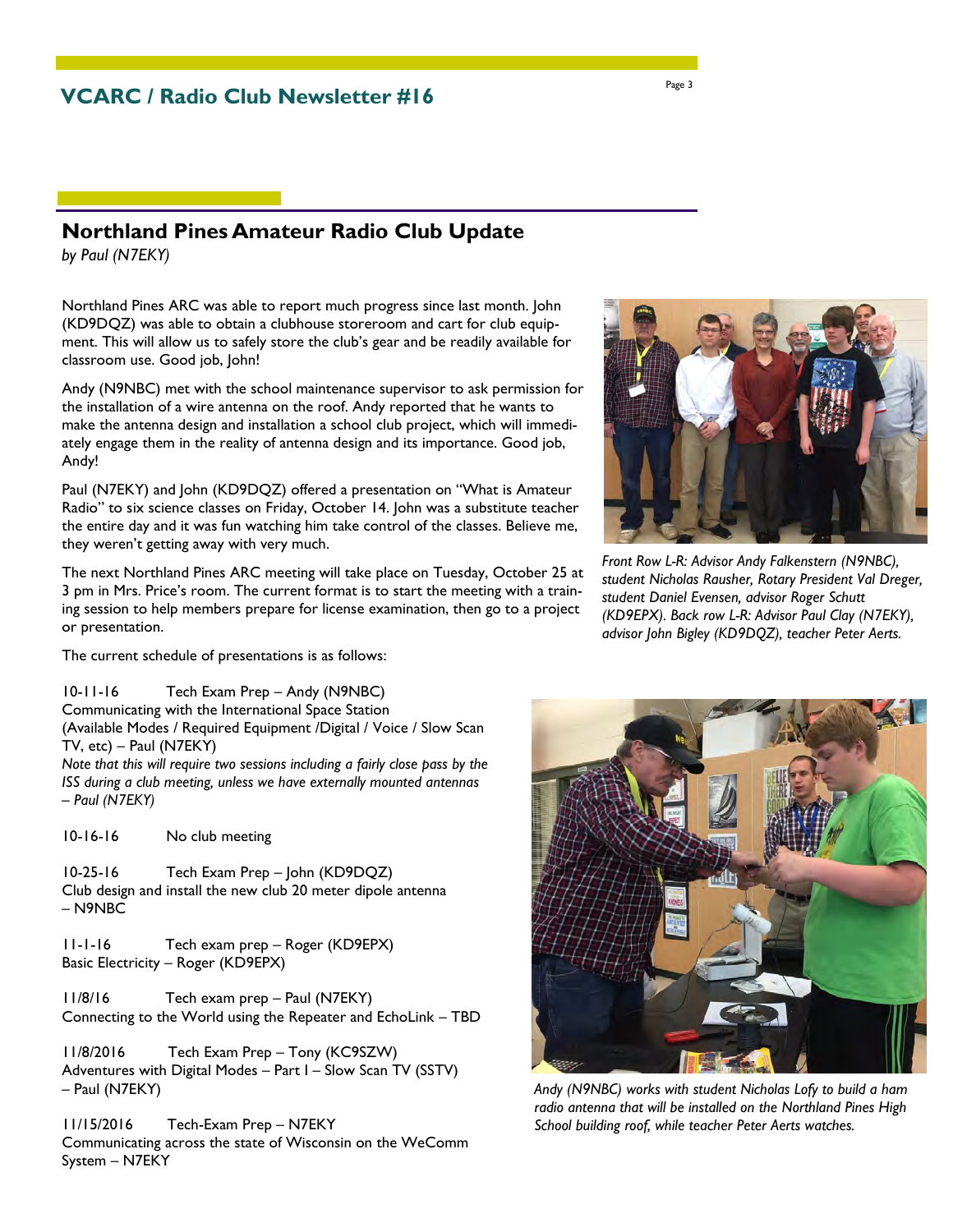### **VCARC / Radio Club Newsletter #16**

### **Vilas County Amateur Radio Club, Inc. October 2016 Meeting**  *by Paul (N7EKY)*

Members gathered at the Eagle River Area Fire Station for the October 2016 Tech Talk session and general meeting. Vince (KA8FFM) and Roger (KD9EPX) showed members how to terminate coax with various connectors. Vince made a point of making sure good solder connections are made without overheating the connection. Both Roger and Vince stressed making sure that the coax was prepared properly to make sure the connection was not compromised. This presentation was very well received by all who attended. Thanks, Vince and Roger!

The highlights of the general business meeting were the proposal that the next club repeater be installed in Land O' Lakes at the water tower. Tony (KC9SZW) had previously explored the idea with town officials and, although the town board would have to approve, the consensus was that nobody expected any problem with permission. Paul proposed that the idea be explored further and that possibly something other than hardline may be possible since hardline is so expensive. Bob Barnum (KC9RF) offered to pay for the feedline if the club became a  $501(c)(3)$  non-profit. Thanks, Bob! Further research will be conducted to see what is required to put an antenna on the water tower.

The club voted not to loan club owned equipment, at least for the foreseeable future and that the club officers will bring a recommendation forward to either sell some of the equipment or retain it for use in a possible club house. Paul mentioned that once the club is a  $501(c)(3)$  he will make a new pitch with the owner of the manufacturing incubator.

The club had a drawing for four Yaesu 60-Year Anniversary or System Fusion ball caps. This was a popular drawing as the hats were excellent!



*Vince (KA8FFM) and Roger (KD9EPX) conducting the coax connecter Tech Talk* 



Page 4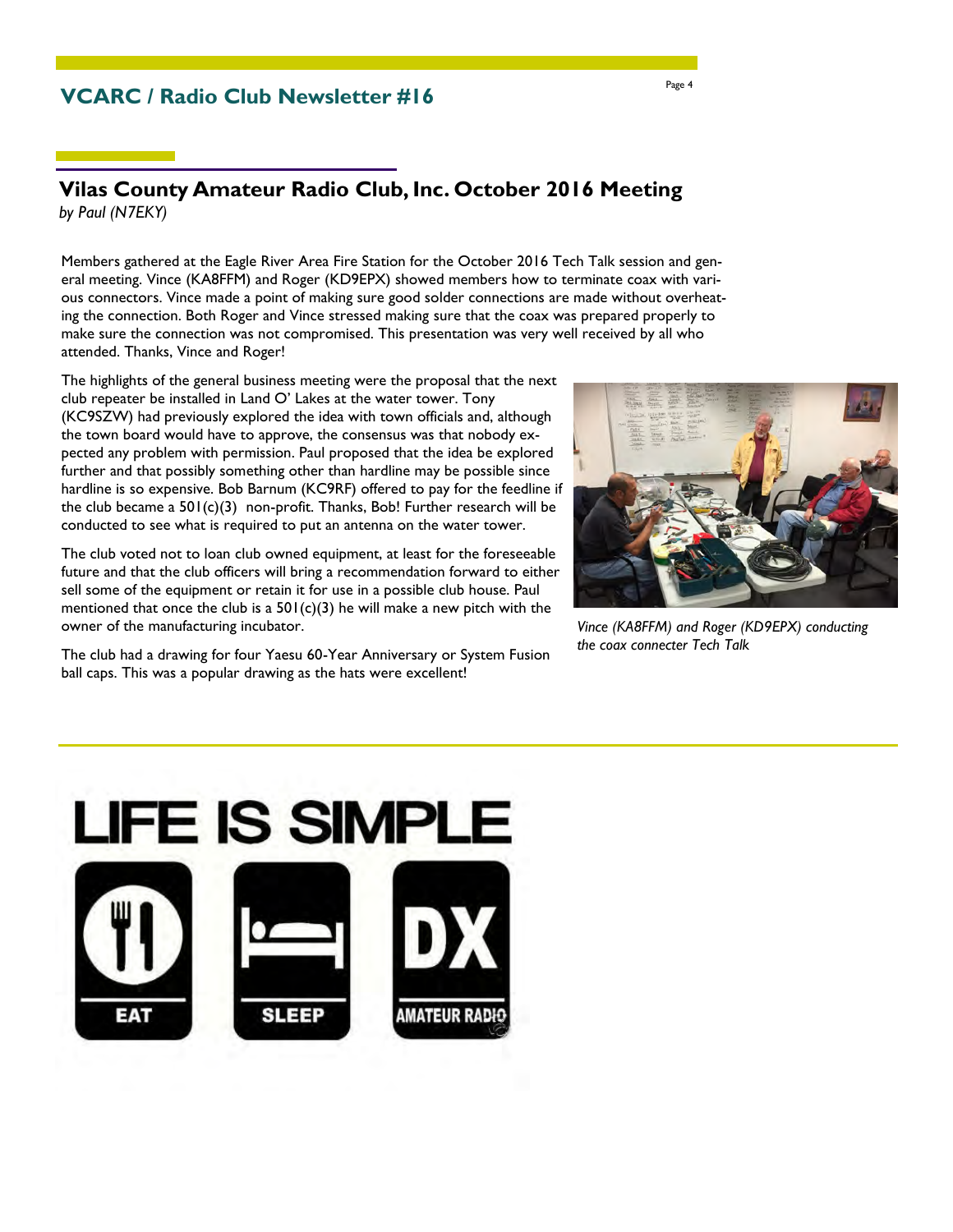### **VCARC / Radio Club Newsletter #16**

## **State ARES Conference Held in Wisconsin Rapids**

by Tony (KC9SZW)

Four VCARC members attended the 18th Annual Wisconsin ARE/ RACES Conference/ARRL Conference on October 22 in Wisconsin Rapids at the Mc Millan Memorial Library. The doors opened at 9 am and they mean 9 am. There were about 75 people in attendance.

The four members Ray (KB9CBL), Mike (KC9ZJF), Ryan (KD9ANT) and Tony (KC9SZW) made the two-hour drive from Minocqua and thanks Mike for driving. There is no charge for this event, club members should plan to attend next year's conference on October 21.

WeComm gave a very good presentation by Kyle Schafer (KC9SDK) the new president. The backbone of the system is in place with the new Brussels repeater coming on line soon. The main focus for WeComm will be to maintain the equipment and upgrade as needed going forward. It was noted that south western Wisconsin is not covered by the WeComm system. Kyle did acknowledge this and added that they are going to look at the south east corner of the state as well for better coverage. The system was designed for a 50-watt radio with a 30-foot antenna to be able to get into the system from most of Wisconsin.

Patrick Morett (KA1RB) gave a PowerPoint presentation on ARRL with a focus was on the ARRL Headquarters (W1AW) in Connecticut. If you are going to the East Coast you should plan on checking it out. If you know what day you are going to be there call ahead for a personnel guided tour. They also identified a problem with retaining members after their first year belonging to ARRL. They are exploring ideas to help keep people as members of ARRL.

Several sessions addressed how to use ICS forms. The main form is the ICS 215. This is a general information form that will be used up

and down the command ladder. With the training on the ICS 215 emergencies may be managed smoother. Another source of information was the Auxiliary Communication Field Operations Guide (AUXFOG) put out by Homeland Security. The main purpose of the AUXFOG is to gather the necessary information that will be needed in an emergency. The guide emphasizes pre-planning for small to large incidents. The session on Recruitment, Membership and Retention was interesting in how few people are in ARES in other counties in Wisconsin. We are fortunate to have many people involved in ARES. The main idea was to give members positive projects - inactivity is one of the problems with retaining members.

Brian Jansen (KC9GMW) showed the use of APRS on a bike race in southeastern Wisconsin. The Med units and chase vehicles were the APRS units. When a bike rider had problems they called a phone number that went to the Emergency Center for the race. The call taker assessed the call and dispatched the closest appropriate unit to the scene. They are looking at ways to improve the system, but they have a very good start on covering the bike race.

Emma Schafer (KC9YGJ) displayed the Wisconsin ARES apparel. The store is open until November 27, 2016 and then will be shut down and items will be ordered. You can shop at: https://co-store.com/WI-ARES/RACES . Another note about KC9YGJ. She attended the ERRA this year and interviewed people about the event. Her article will be in the December issue of QST. Make sure to read it!!

The conference committee is already planning on next year's Conference, hopefully you are too!

> newsletter produced by LAKE AND<br>graphic design